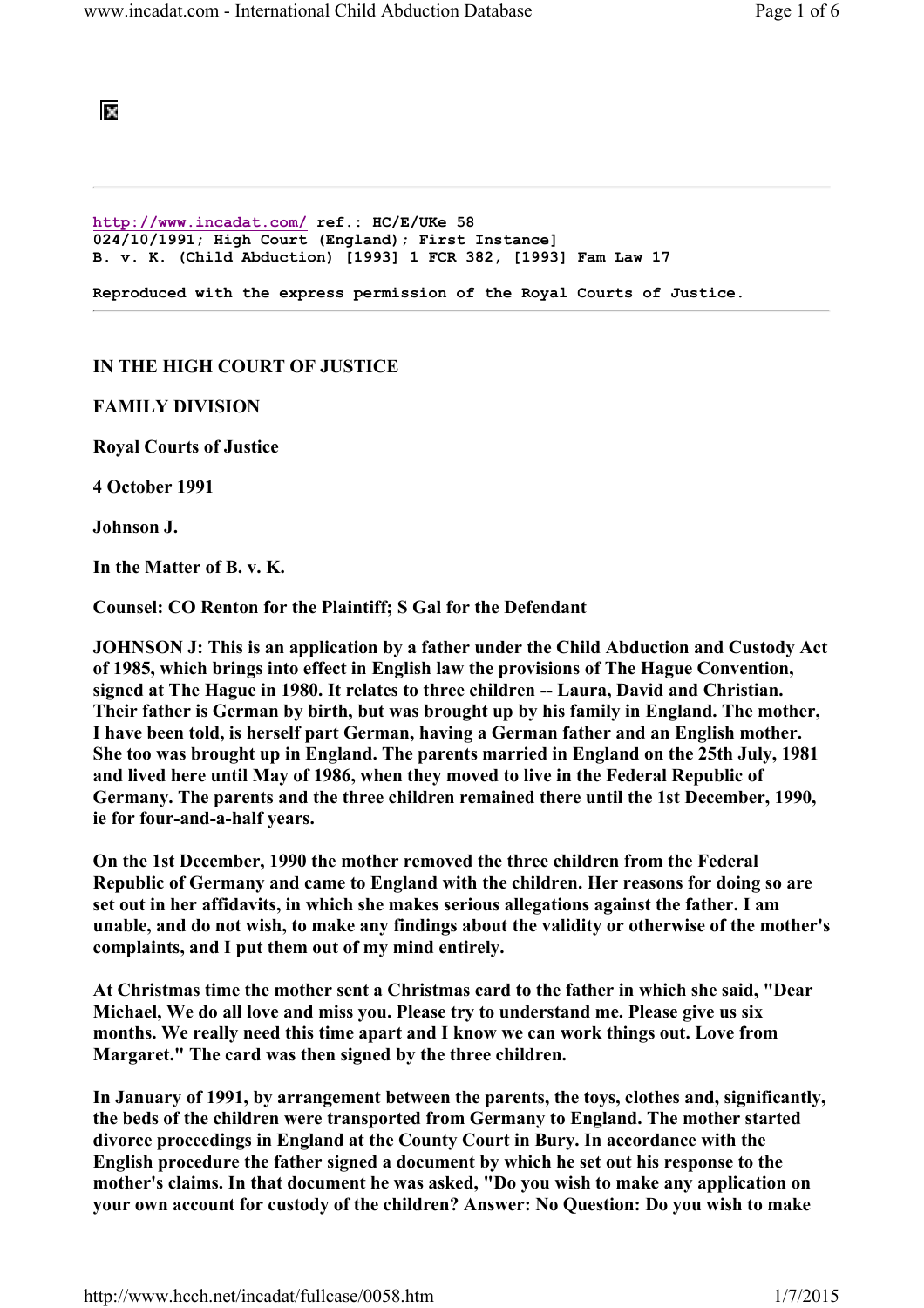any application on your account for access to the children? Answer: Yes."

In May the father for the first time received advice about the remedies available to him under The Hague Convention, and the originating summons by which he applied for the return of the children was issued by the Lord Chancellor, the central authority for the purpose of The Hague Convention in the United Kingdom, on the 27th August, 1991.

The mother resisted the application broadly on four grounds, with each of which I will deal separately. It is, however, important that I should emphasise that I am considering an application under The Hague Convention, and it is no part of my function to decide where the long-term future of these children lies. Indeed, Article 19 of the Convention provides in terms that a decision under the Convention concerning the return of a child shall not be taken to be a determination on the merits of any custody issue. In Re F [1991] 1 FLR 1 at page 5, Lord Justice Neill said:

"The general principle is that in the ordinary way any decision relating to the custody of children is best decided in the jurisdiction in which they have normally been resident. This general principle is an application of the wider and basic principle that the child's welfare is the first and paramount consideration. This principle is subject to exceptions and these exceptions will no doubt be worked out in future cases."

The Convention provides by Article 12 that where a child has been "wrongfully removed" then a judge sitting as I sit today "shall order the return of the child forthwith". Article 3 provides that the removal of a child is to be considered wrongful where it is in breach of rights of custody attributed -- in this case to the father -- under the law of Germany if the children were habitually resident there before their removal. It is of course plain that these children were ordinarily resident in Germany before their removal on the 1st December, 1990, and I echo the observation of Lord Justice Neill that, as a general principle, decisions about these children should be made in Germany rather than in England.

The first point taken on behalf of the mother in objection to the return of the children was that their removal had not been in breach of the rights of custody of the father. As one might have expected, German law provides that during the continuance of a marriage children are regarded as being in the joint custody of their parents, and there is a provision that in default of agreement between the parents on any matter affecting the upbringing of the children there may be an application to the court. In this case by the 1st December, 1990 there had been no decision of the German Court and I hold that the children remained in the joint custody of both their parents in accordance with the general law of that state. Moreover, I have been referred to a judgment of the German court in which the following sentence appears: "Joint responsibility for the welfare of a child remains in existence until the decision on parental care". The situation accordingly in Germany is as one would have expected, but I am grateful for the assistance I have received from the experts in German law who have tendered material to me on both sides. I note in passing, however, that some of that material was directed to an issue somewhat different from that which arises under Article 3 of this Convention. It is no part of my function to enquire as to whether the mother's conduct was unlawful or whether it constituted a criminal offence. My function is to determine whether it was in breach of the rights of custody of the father, and I have no hesitation in holding that it was.

The second point raised on behalf of the mother is that the children were removed from Germany on the 1st December, 1990 with the consent of the father. It is accepted by Counsel on behalf of the mother that the father did not know, still less did he consent to the removal of the children on that day. What is submitted is that the father was aware of the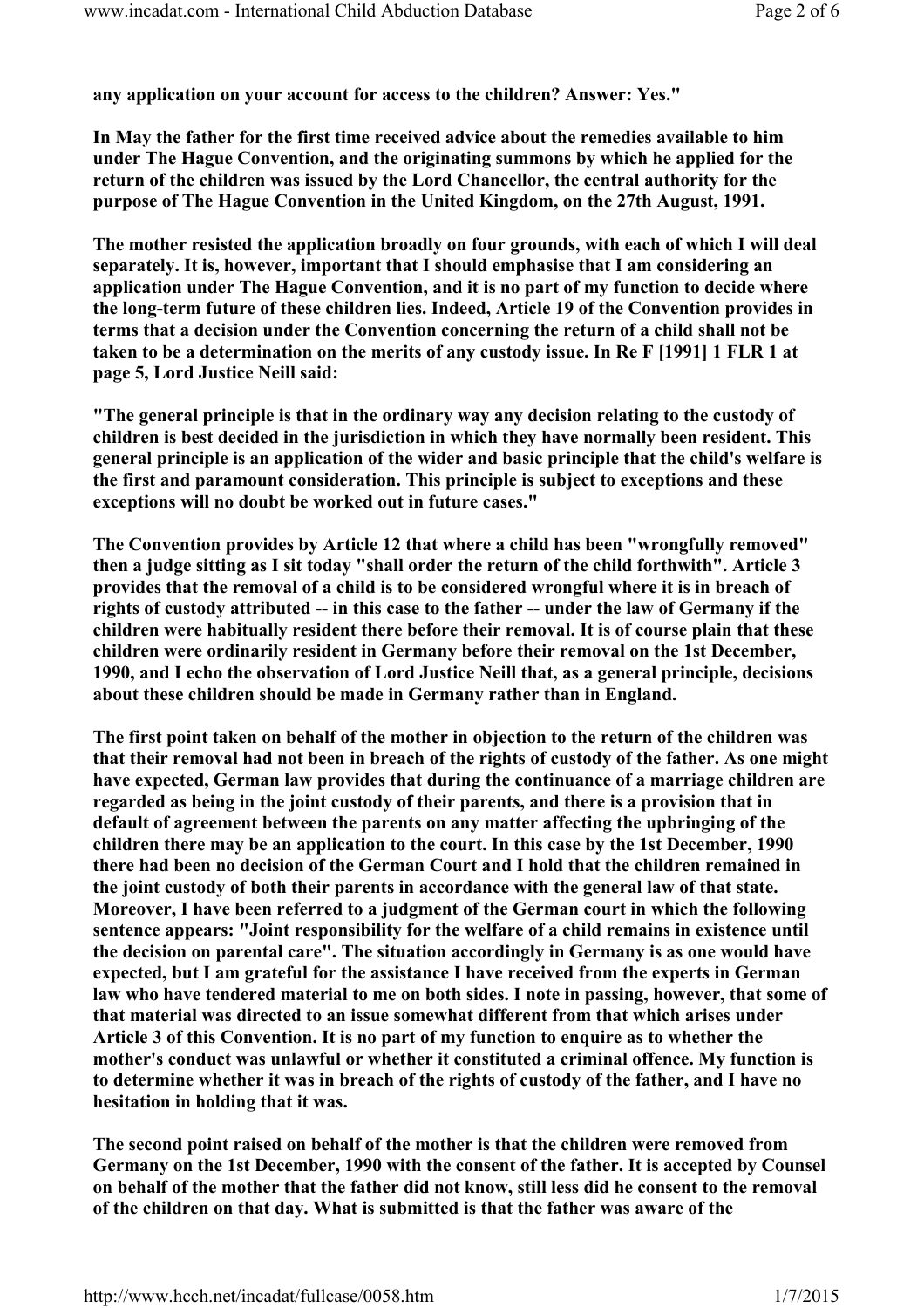unhappiness of the mother in their relationship and that if a reconciliation which was being attempted should break down it was her intention to separate from him.

It is also the case that at a time prior to the 1st December the father had, at the mother's request, signed documents which enabled one of the children to be issued with a travel document enabling that child to be removed from Germany. The father says, and I see no reason to disbelieve him, that his understanding was that that travel document was to be used for the possible purpose of the children travelling to England, where they still had family, for a holiday, and it was not within his contemplation that the children would be removed permanently from Germany. Indeed it seems to me inherently unlikely that the father gave his consent to the children being removed in the way that happened on the 1st December because the mother states in her affidavit that she was told by a representative of the British Consulate in Dusseldorf that she was free to leave Germany with the children. If that be true, it seems to me unlikely that such a conversation would have taken place had the mother felt that the father knew and was consenting to her proposed action. Accordingly I hold that the father did not consent to the removal of these children from Germany on the 1st December, 1990, and that the removal was in breach of his joint rights of custody conferred upon both parents under the law of the Federal Republic of Germany, in which both children were habitually resident. Accordingly the removal of those children was, in my judgment, wrongful, and it is my duty to order their return to Germany forthwith, subject to the provisions of Article 13 of the Convention.

It is to be observed that, as has been held by the English Court of Appeal, Article 12 requires the return of the children to the state from whence they were removed and not to the custody of the other parent.

The third objection made by the mother is based on Article 13 which, for present purposes, reads as follows:

"The requested state is not bound to order the return of the child if the person which opposes his return establishes that there is a grave risk that his or her return would expose the child to physical or psychological harm or otherwise place the child in an intolerable situation."

I have been referred to the judgment of Mrs Justice Bracewell in Re N [1991] 1 FLR 413 and, in particular, to that passage of her judgment at pages 418 H to 419 D, with which I respectfully and wholly agree.

In practice it is my experience that this part of this article is seldom effective to prevent the return of children under Article 12 because experience shows that the parent in the position of this mother always elects to return with the children in the event that the court orders their return. I emphasise again that the form of the court order made under Article 12 requires the return of the children to the state from which they were removed and not to any individual or the other parent.

Accordingly I was surprised to be told by the very experienced welfare officer of this court, Mr Israel, that this mother had told him that were the court to order the return to Germany of her children she would not accompany them. I find that proposition startling having regard to the very strong impression I have from other sources, and including the general body of Mr Israel's report, that this mother is a caring and committed mother. However, during the short adjournment Miss Gal, on behalf of the mother, took further instructions and I am now assured that if I order the return of these children the mother will return with them. That would be very much against her wish, but I am satisfied that she would go back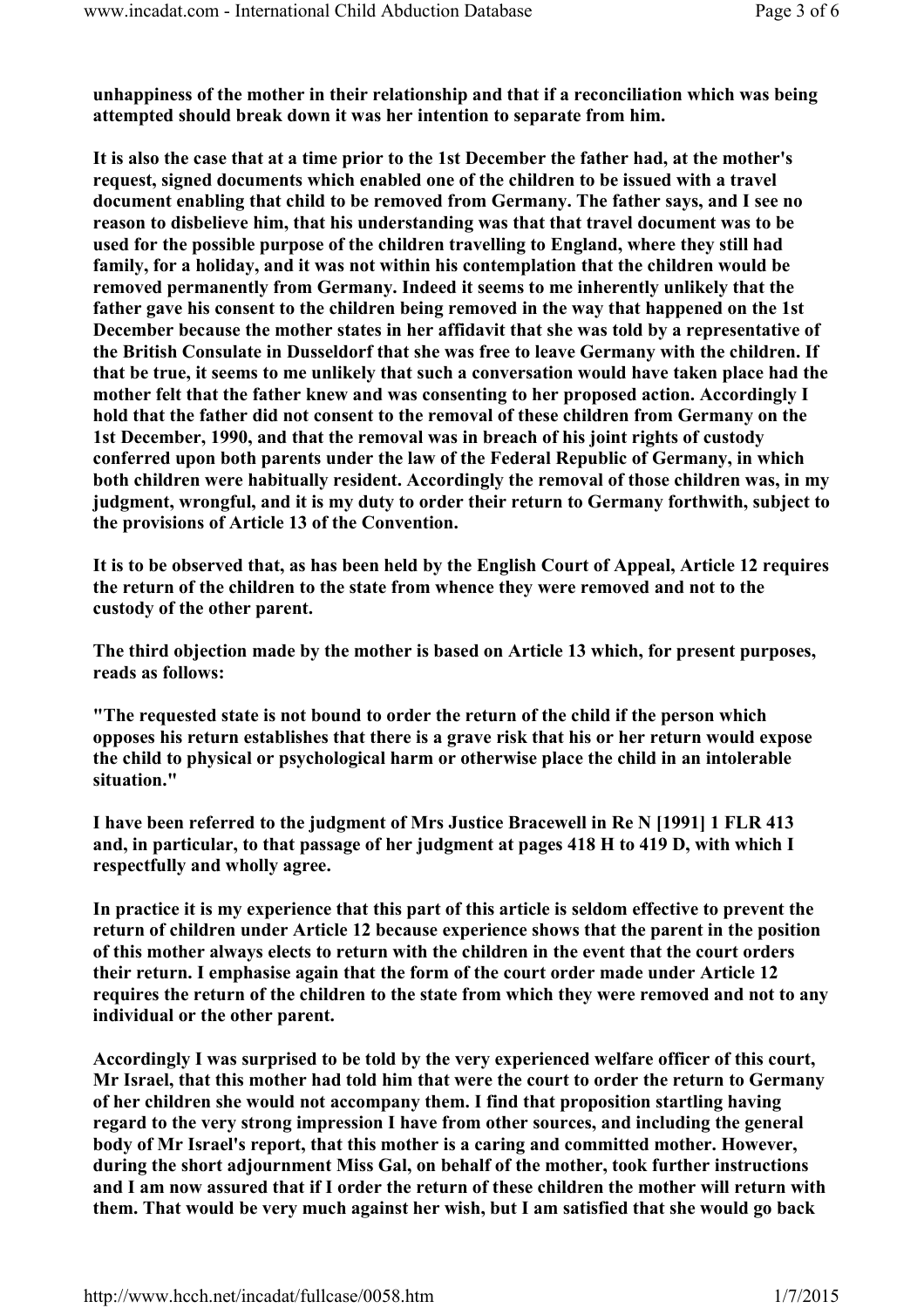to Germany with them.

Accordingly it seems to me that there would be no risk to the children of their being exposed to physical or psychological harm if I ordered their return to Germany, because they would go back in the company of their mother and would be with her until the German court otherwise ordered. Similarly I am not satisfied that an order for the return of the children would, at least on these grounds, place the children in an intolerable situation, again because the mother would return with them. Accordingly I am not satisfied that the mother has established this response under Article 13.

The fourth point raised by the mother is based on another aspect of Article 13. This provides that the judicial authority, ie this court, may -- and I emphasise the discretionary nature of the provision -- may also refuse to order the return of the child if it finds that the child objects to being returned and has attained an age and degree of maturity at which it is appropriate to take account of its views. It is important here, just as it is important in relation to Article 12, to bear constantly in mind that the objection of the child that is relevant to Article 13 is objection to return to the state from whence it was removed rather than an objection to return to the other parent. These children undoubtedly had an unhappy time in the period before the break up of their parents' marriage, and I must endeavour to distinguish in the written material which I have, and in the oral report which I had from Mr Israel, the court welfare officer, between the objection of the children to returning to their father and their objection, if any, to returning to Germany. It is the latter which is material for my present purpose; the former is immaterial.

The court welfare officer spoke to both Laura and to David. He is a welfare officer of considerable experience in dealing with cases such as this and in ascertaining the wishes of children. I am aware that when seen by the welfare officer in September this year the children had been in the care of their mother since the 1st December, 1990, and had not seen their father since that time. Accordingly not only must the court be alert to the possibility that the children have been consciously or, I would add, unconsciously indoctrinated by their mother and have developed a wish to please her rather than their father, but so too must the welfare officer. I am satisfied from what I have read in Mr Israel's report and from what I heard from him this morning that he too was alert to that issue.

In his report he describes both Laura and David. Laura is nearly nine and David is seven. They are both sensible and intelligent children and, having regard to what I know of them, I hold that they have attained an age and degree of maturity at which it is appropriate for me to take account of their views. Moreover in distinguishing between the views of the children about a future with their father as distinct from a future in Germany, or at least a return to Germany, it seems to me that both children do plainly and sincerely object to being returned to Germany. I have borne in mind that at the time that Mr Israel wrote his report, and indeed gave his oral report this morning, he was of the view that this mother, albeit surprisingly, had declared herself as unwilling to return to Germany with the children should the court order their return. I hold that both Laura and David do object to being returned to Germany and have attained an age and degree of maturity at which it is appropriate for me to take account of their views.

Accordingly it falls to me to exercise the discretion vested in me by Article 13, and I remind myself once again of the observations of Mrs Justice Bracewell and Lord Justice Neill. It certainly was in my judgment wholly wrong of the mother to remove the children from the country which had been their home for four-and-a-half years, but it seems to me that in the situation in which the children now are, rather than in the situation in which the children should have been had the mother acted responsibly towards them on the 1st December,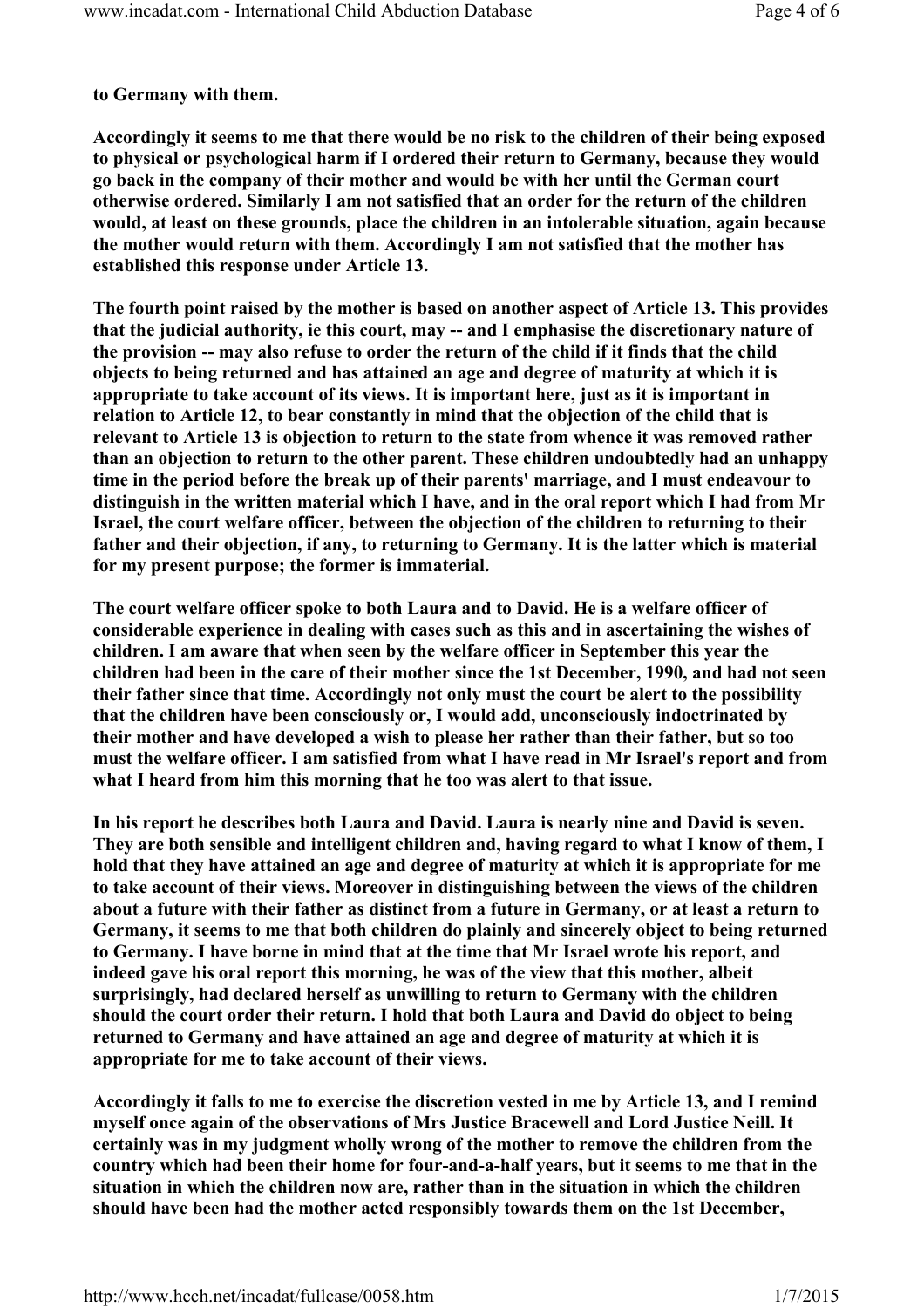1990, it would be wrong for the children -- Laura and David -- to be returned to Germany.

I have found that a difficult judgment to make because it seems to me that in contrast to the mother the father has acted lawfully throughout. An observer of this case might be forgiven for thinking that it was yet another example of a law-breaker, putting it colloquially, "getting away with it". It is the fact that having dealt with a good many of these cases under The Hague Convention this is the first time that I have exercised a discretion not to order the return of children. I am very much alive to the policy considerations which underpin this Convention and the two judgments to which I have previously referred.

In relation to this fourth objection made by the mother, I have of course considered only Laura and David. Christian is not, in my judgment, of an age and degree of maturity in which I should take account of his views, so that it seems to me that this basis of objection by the mother, which I have upheld in relation to Laura and David, cannot be upheld in relation to Christian, so that I find myself, at least initially, in the position where I would not order the return of Laura and David to Germany but that I would find there to be no sustainable objection to the return of Christian. However, it is plain that these children have always lived together, and I accept the statement in his oral report this morning from Mr Israel that Christian would be devastated to be separated from Laura and David. Accordingly, whilst I have rejected the mother's case on the other part of Article 13, namely that the children would suffer psychological or physical harm or be placed in an intolerable situation, I have no difficulty in holding that Christian would be exposed to psychological harm and would be placed in an intolerable situation if he were returned to Germany and Laura and David were not. Accordingly it falls to me to exercise the discretion conferred on me by the opening words of Article 13, and by that circuitous route I conclude that Christian too shall not be returned to Germany.

There is before me only an application under The Hague Convention. Were the children to have been made wards of court and were I to have been asked to order the return of the children under the inherent jurisdiction of the English court, then I would have sought to follow the dictum of Lord Justice Balcombe that in such cases one should follow the principles established by The Hague Convention and I would not have ordered the return of these children.

Turning to the practical results of my judgment, the future of these children remains to be determined. It may be that their future lies with their mother, perhaps in England or perhaps in Germany, or perhaps their future lies with their father. Those are matters that remain undecided. However, it seems to me that because of the international aspect of this case which has given rise to the present application, it would be appropriate for the custody proceedings in the County Court at Bury to be transferred to the High Court and, in particular, to the Manchester District Registry, for them to be heard by a judge of the Family Division and not to be released for hearing by a circuit judge under Section 9 of the Supreme Court Act without a specific direction from Mr Justice Douglas Brown, who is the Family Division liaison judge for the Northern Circuit.

[http://www.incadat.com/] [http://www.hcch.net/] [top of page]

All information is provided under the terms and conditions of use.